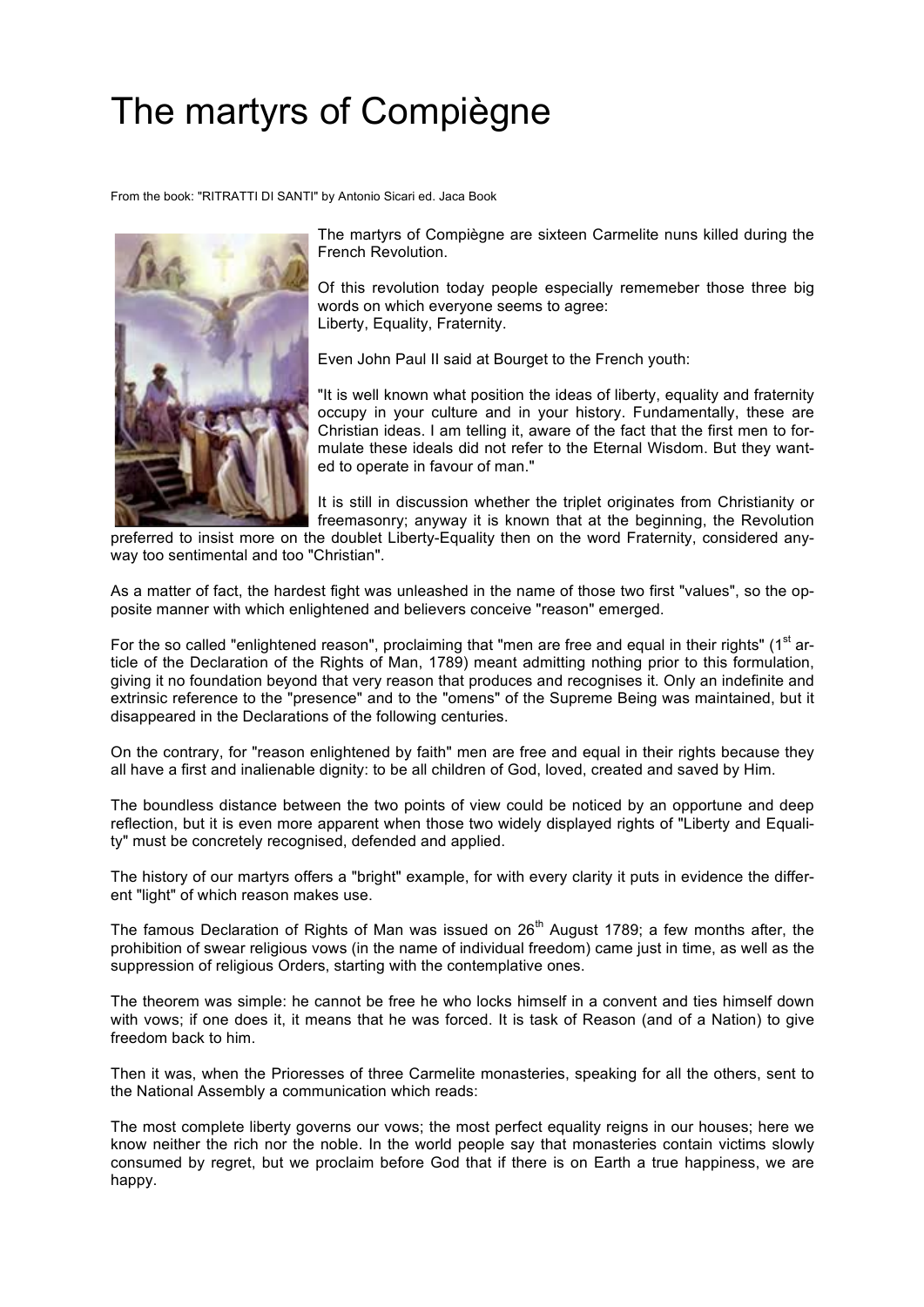Those revolutionaries, regarding vows and monasteries, had their mind enlightened by what they had read or heard from literate, actors, journalists and philosophers, who gave life to morbid and romantic ideas, like those still found nowadays in some serials or "telenovelas"

Thus the persecution began with the knightly and ridiculous zeal of a troop of officials, who appeared at the monasteries' doors to offer themselves as paladins and liberators.

We are able to describe exactly what happened in Compiègne monastery, where then were 16 professed nuns. There was also a young novice who at the last moment had been prevented taking her vows, by that very decree that "did not recognise any more religious vows or other enrolment against natural rights.

Then the officials came, violated the cloister and settled in the big chapter hall. Four guards were placed near the two doors. Other guards were set, one by each cell's door, to prevent the nuns from communicating among themselves and moreover from keeping contact with the Prioress; the other doors of the cloister were occupied as well.

The idea that otherwise the nuns would be subjugated and forced to lie by the presence of their Mother Superior (or some more despotic sister) was held for sure.

One by one the nuns were summoned, to each one the president "announced (literally!) that he was carrier of freedom and invited her to speak freely and declare if she wanted to leave the cloister and return to her family..." A secretary in the while was taking accurate note of the answers (thus their authenticity is granted by the "opposers").

This unlimited presumptuousness of knowing what freedom is and arrive as welcome liberators is more enlightening than philosophical and theological debates, moreover if compared with the freedom experimented by those nuns who they expected to set free.

The Prioress, called first, declared she "wanted to live and die in that holy house".

An old nun said that "she had been a nun for 36 years and she wished to have just as many more to consecrate to the Lord."

A nun said she had made herself a nun "with full pleasure and of her own free will" and that she was "firmly decided to keep her cloth, even at her own blood's cost".

Another one explained that "there was not such a great happiness as that of living as a Carmelite" and "her most burning wish was to live and die a Carmelite".

Another one insisted that "If she had had one thousand lives, all of them she would consecrate to the status she had chosen and nothing could convince her to abandon the house where she lived and where she had found her happiness".

Another sister added that she "took advantage of that circumstance to renovate her religious vows, and moreover she exploited the occasion to give the court officials a poem she had just composed about the topic of her vocation" (but they, going away, left the sheet on the table with despise).

Another more remarked that "if she could double the ties that bound her to God, she would make it with all her strength and immense joy".

The youngest professed, who had taken the vows during that year, noticed that "a well born bride remains with her groom, and thus nothing could induce her to part from her divine Spouse, Our Lord Jesus Christ".

Their answer was, saying it as simple as possible, that they wanted "to live and die in their monastery".

Many of them did surely not remember, or had never heard of it, but their answers were very similar to that given by Saint bishop Polycarpus to the Roman prosecutor, in the first Christian centuries: "Since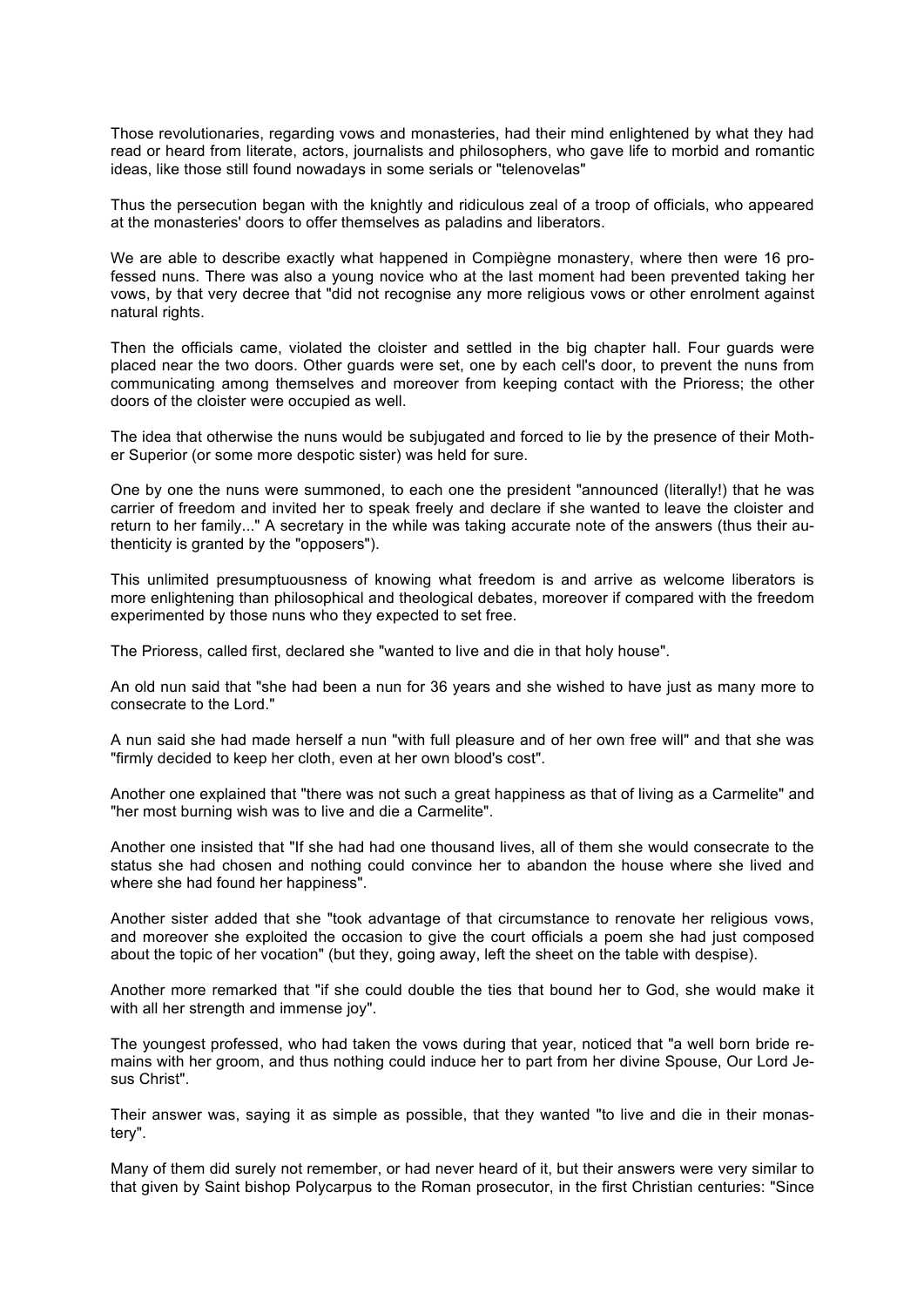eighty-six years I have being serving Christ, and He has never done wrong to me: how could I renegade my king and my saviour?"

The nuns of Compiègne became martyrs when, not even realising it, began to use the language of martyrs, the language of who, put to a definitive test, states with all his heart that "nothing could ever separate him from Christ".

And since the menace of death is approaching, this is like giving the great witness, stating that Christ is part of the definition of one's self, of one's life, so that dying for Him is not a misfortune, but a gain.

In this life, one cannot speak the word "I" in a fuller and more definitive way than when giving oneself in the hands of those, who, for Christ's sake, wants to take one's life.

For it is then that Jesus totally makes one with our fragile and fearful self, to sustain it and give it strength and joy.

The novice was not interrogated, since she had not taken the vows, so sooner or later, she was forced to go back home.

Indeed her relatives had come to take her back, but having heard her say that "nothing and no one could separate her from the communion with the Mother and Sisters of that monastery" They had gone away stating that they "did not want to hear of her any more, neither receive her letters": thus acknowledging, in a paradoxical way, the girl's choice.

The text of the answers, both in the unanimity and in the characteristic traits, discloses the image of the martyrs whose story we are narrating.

It is right to warn now that, from the canonical point of view, it is improper to speak of the sixteen Carmelites of Compiègne. To tell the truth fourteen nuns were killed, two other victims were the nuns' laic maids, so loving that they wanted to share the same destiny of their nuns, thus sharing their passion and glory, as well. Actually, after that "solemn profession" about martyrdom, we cannot make distinctions among them anymore: they are, for God's decision, "sixteen Carmelite nuns".

We can also proudly add that in all the monasteries in France, counting more or less 1900 priests, nuns and monks, the apostasies were only five or six.

In the while, the National Assembly was giving traumatic proof of how the so-called "enlightened reason" could not understand that "new fact" (even if centuries old) constituted by Church. Words like Revelation, Tradition, Authority, Belonging were stubbornly perceived as opposed to Freedom.

The nuns stubbornly witnessed an evidence that was denied at all costs: one is perfectly free only in the strict and devoted self surrender, a loving freedom is not afraid to tie itself and depend, freedom is not opposite to belonging but to constraint.

In the same way, in the name of a rationalistically meant Equality they began to try and redesign the structure of Church.

First of all they thought to give a civil Constitution to the Clergy, with which force the priests to understate an oath of loyalty to the Nation; entrust the department Assemblies with the election of priests and bishops, reduce the dioceses to administrative structures, renounce the distinctive signs (e.g. the religious clothes)

Who did not accept these regulations could be sentenced to deportation or to death as "refractory", not wanting to be made equal there, where Christ had meant some "inequality"

Not even the Pope could stand high in that marsh of extremised equality: Christians, priests and bishops could at most worship and inform him, but the tie with him should be kept immaterial and superfluous.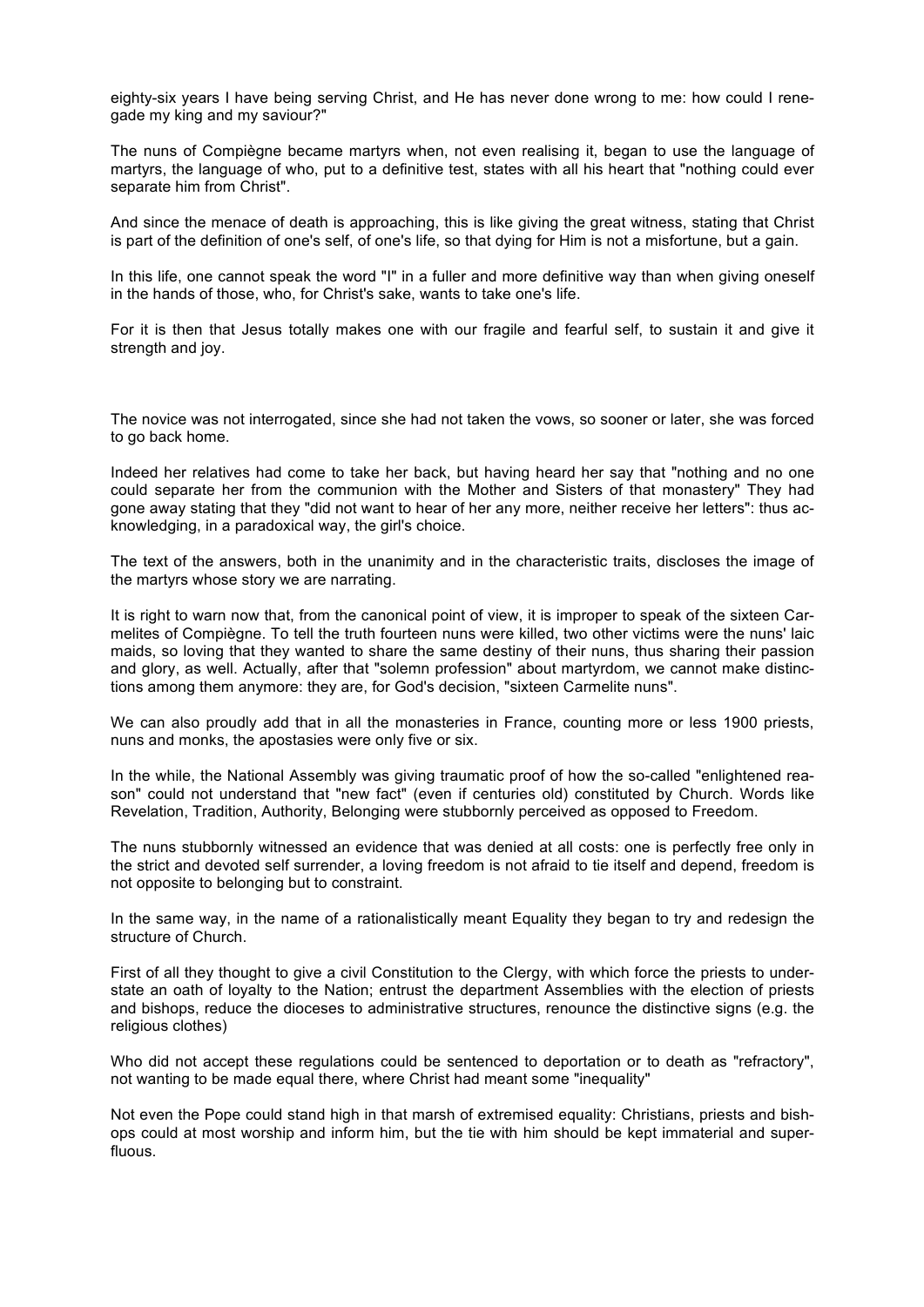Further, the "liberation" process was to be pushed until Reason was set free from all the undue shackles and could triumphate over all the "fanaticisms": dogmas, miracles, beliefs in the heaven and similar.

As this "liberty" and this "equality" could not be accepted by Christians who wanted to stay faithful to Christ and His Church, they could not be considered "brother". And the Terror came.

Only in the month of September 1792, there were 1600 victims. Among them, at least 250 priests slaughtered in the Carmelite convent in Paris.

In the Carmel the idea of martyrdom was neither strange nor far away. This religious order remembered vividly the teaching of St. Teresa of Avila, who since her childhood had looked for martyrdom for the wish to "see God" and make the encounter with Him closer, and had then prophesised: "In the future this Order will have many martyrs". "When one wants really serve God, she taught, the least he can do is offer Him the sacrifice of life"

St. John of the Cross heard one day a brother saying that "with God's grace he hoped to bear patiently even the martyrdom, if it was really necessary" and had replied with boundless wonder: "and you say it with such lukewarm heart, friar Martin? You should tell it with tremendous desire!"

And moreover the French Carmelites could not forget that St. Teresa of Avila had reformed the Carmel just because she was "moved by the distress that wasted the French land and Church." Offering their lives for this purpose was a part of their very original vocation.

In 1792, at Easter, the Prioress of Compiègne, letting each nun free to choose, proposed to offer themselves as a holocaust to appease the wrath of God, and in order that the divine peace which his dear Son had come to bring into the world would be bestowed on the church and the state.

At first, the two oldest were taken by anguish: they were terrorized by the thought of the gloomy guillotine; but afterwards, they wanted to offer themselves together with their sisters. Since then, the community would renovate the act of offer every day, during the Holy Mass, binding more and more consciously to Christ's sacrifice.

On 12th September they were ordered to abandon the monastery, which was seized.

They rented some rooms in the same quarter, in four close houses, divided in small groups managed to communicate passing through the internal gardens and courts.

They had no more monastery, nor cloister; neither grate nor church. They gathered regularly in the Prioress' dwelling, to be sustained and guided, otherwise they tried as they could to respect their rule of prayer, silence and work, even in such an unexpected and provisional situation.

And the whole quarter knew and tried to live more quietly and silently and with moderation, while the nun were praying.

In the while, the Great Terror had begun, (October 1793 – June 1794) favoured by the war of France against other European countries, by the inner civil war, as well as by a grave economical crisis.

The revolutionary tribunal decreed the "law of suspicion". On trial no proof, no witness was necessary any more; the sheer suspicion was enough to sentence to death.

The most rigorous Jacobean ideology held power and it required a complete erasing of the Christian tradition: abolition of the Christian calendar, week and Sundays, substitution of Christian names for people, streets, squares, villages, cities; sealing off and destruction of churches and relics, desecration of every cult building, introduction of new cults and festivities.

In this very occasion the word "vandalism" was created to indicate the mindless destruction of the artistic patrimony, just to remove each and every sign of the ancient faith.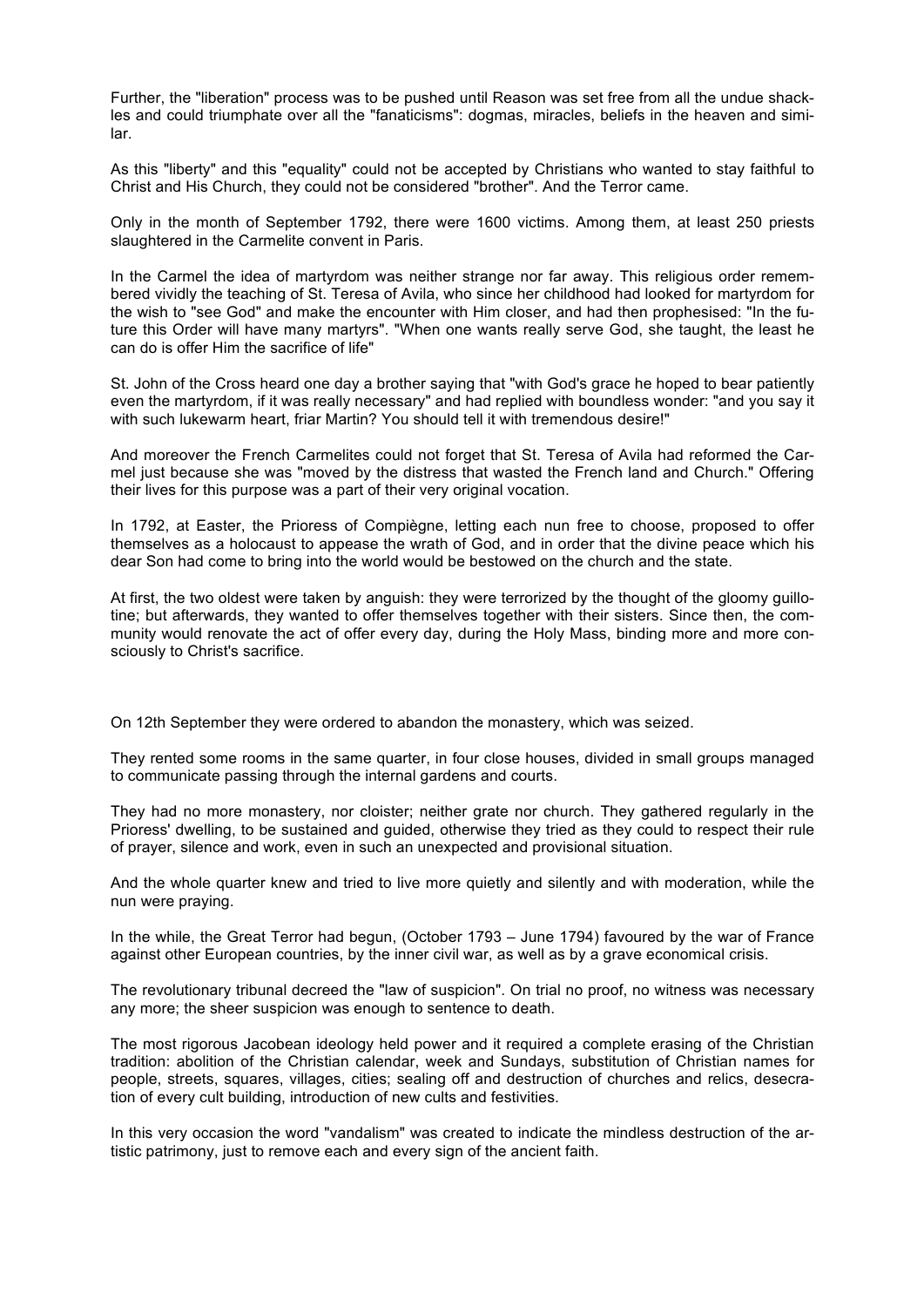We own some letters sent in that period to the national security committee in Paris by the responsible for Compiègne district, André Dumont, who had abandoned his name of André to be called Pioche ("pickaxe"):

"Citizen colleagues, the ecclesiastic rabble feels its last hour approaching... the impostures of these animals are now unmasked, and the citizen themselves offer help to clear the former churches. The benches are used in the popular societies and in hospitals. The wood pieces, once called saints serve to heat the rooms of public administration. The niches once called confessionals are converted in shacks for the sentinels. The barkers' theatres, once called altars, where the priest played tricks, are knocked over. The pulpits, needed for the imposture, are kept for the publication of laws and to educate the people. The churches are transformed in markets, so people go buying goods and foodstuff there, where they had been swallowing poison for many centuries.

But as such zeal was not trusted in Paris, he went on insisting after some weeks:

"Your fear, regarding priests and the madmen listening to them has no foundation. The truth has made the imposture disappear, the darkness of the latter could never cast shadows over the light of the former, thus every effort of this church people would be of no avail. If the safety of the nation is so sure as it is unquestionable that here priests are unmasked, we can rightly state that here "the Republic is safe", or, rather, that both the salvation of the fatherland and the slaughter of priests are granted.

Actually, that Pioche would then boast he had stuffed them of chat: he "had contented himself with sending ink, when they asked for blood". And went on proclaiming: "Compiègne is infinitely far away from fanaticism".

"Fanatical – fanaticism: here is the word that in those days summarised and expressed the worst suspicions. It, alone, was enough to support dozens of death sentences and still is a must of the anticlerical language nowadays.

As a matter of fact, a man can be well fanatical, even in the most wicked and vulgar ways and this is part of the freedom of expression, but if the Church wants to allude at what it cannot renounce, or at what men cannot renounce, because of their dignity, then the charge with intolerance and fanaticism is never to be waited for long and always fins a choir that amplifies and spreads it. This is another inheritance of Enlightenment.

The Carmelites, who still lived as they were in the monastery, were then charged with fanaticism: the dwellings were searched, the nuns arrested, their holy things profaned and broken. When the tabernacle was thrown on the floor and cracked, one of the sans-culottes kicked the fragments towards a young girl saying:

"Citizen, take it: you can make a hut for your dog."

In the while, the nuns were at first gathered in an old convent changed in prison, then sent to Paris with a suit that accused them, among the rest, of "halting the progress of the public spirit, allowing in their houses people who were then admitted in another congregation, called of the scapular".

They travelled all day and night long on a cart escorted by two gendarmes, a marshal and two dragoons: the following afternoon they were thrown in the Conciergerie, the death jail.

Once arrived there, each one did what she could: the eldest, seventy-nine years old, with tied arms and without her walking stick, was not able to go down the cart and was thrown roughly to the pavement.

She was thought dead, but with extreme effort she stood up bleeding: "I am not angry," said she, \*I thank you for not having killed me. I would have lost the happiness of martyrdom that is awaiting me".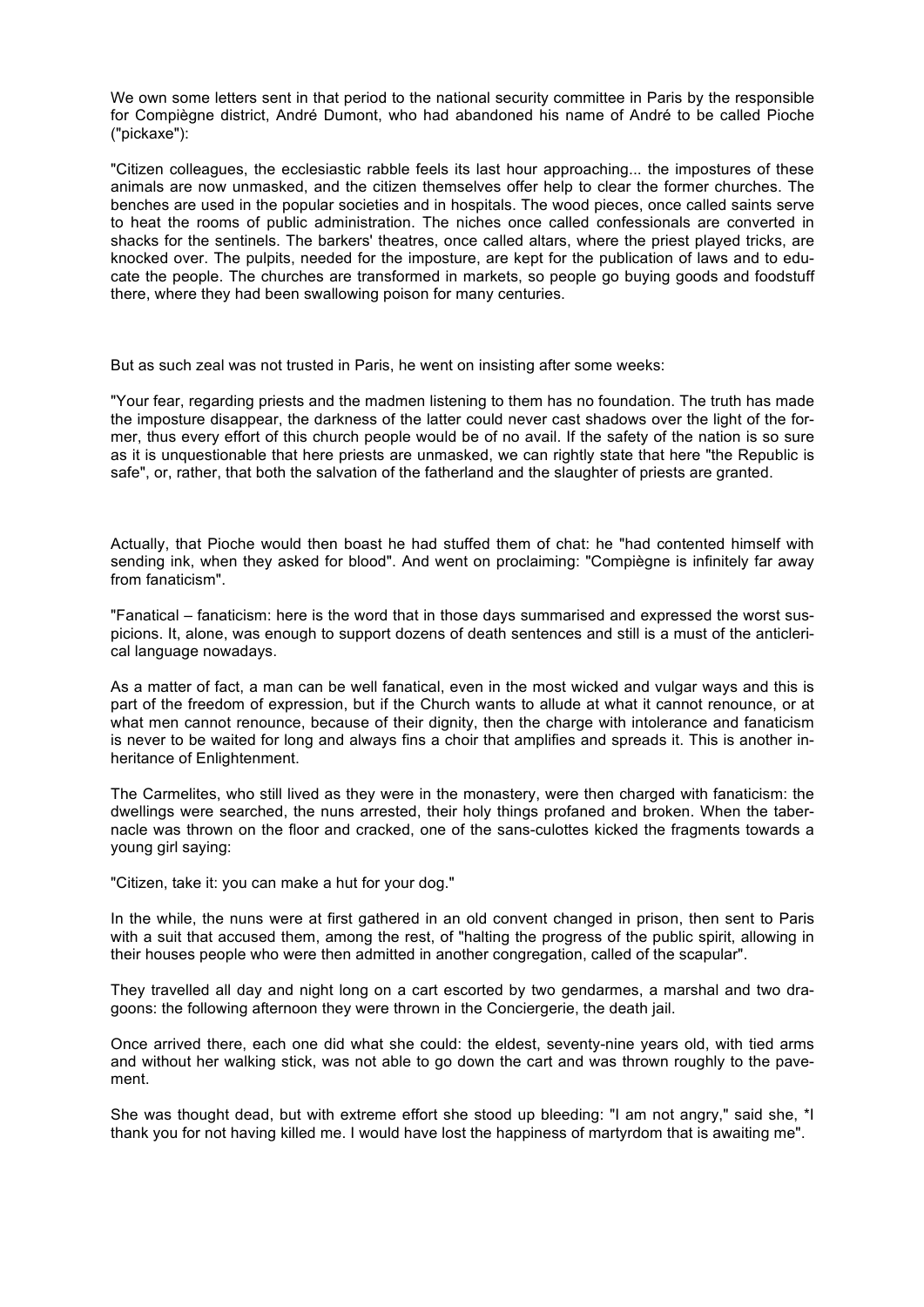The tribunal held the sessions at quick rhythm, and there were two simultaneous sessions: one in the "hall of Equality" the other in the "hall of Liberty". And the prosecutor, the notorious Fonquier-Triville easily shifted from one to the other.

This way, from fifty to sixty prisoners per day were tried.

The Carmelites arrived on Sunday  $13<sup>th</sup>$  July, a day when the tribunal inflicted forty death condemns. On  $14<sup>th</sup>$  the sessions were suspended, since it was the anniversary of the capture of the Bastille. On  $15<sup>th</sup>$  thirty prisoners were sentenced to death and thirty-six on 16<sup>th</sup>.

It was the feast of the Virgin of the Carmel and the nuns did not want to quit the nice tradition to compose a new song for the circumstance.

They rewrote "la Marseillese": same rhythm, same music, some identical expression, but a completely different song of rebellion and victory.

It heard, for instance: "... the day of glory has arrived / now that the bleeding sword is hold high / let's prepare for victory / below the standards of an agonising God / anyone go forth as a winner / Let's run altogether towards glory / for our bodies belong to God" It was poor and limited verse, but with intuition full of light and pride: "if we owe God our life / for Him we accept death"

They wrote them with a piece of coal.

The evening of the same day, they were told that the following day they would be judged by the revolutionary Tribunal.

## They stood trial in the "Hall of Freedom"

The prosecution was supported by a load of elements that expected to demonstrate how that small group of nuns was no other that " a crowd of rebels, of rabble-rousers, fostering in their hearts the criminal lust to see the French people set again in shackles by their tyrants and in slavery by bloody and impostor priests: the desire to see liberty drown in the blood flood that their machinations have always made pour in the name of heaven".

It would have been laughable, had it not been the usual style of the revolutionary documents that infallibly preluded a death sentence. The most unbelievable charges were not missing. We recall, among many others that of "having exposed the Holy Sacrament under a baldachin in the shape of a royal mantle".

In the judge's opinion this was a certain clue of affection to the idea of royal sovereignity, and thus to the deposed family (of Louis XVI)".

But the nuns did not want their charges to be confused or entangled with politics: they wanted it to be clear that they were offering their lives to Christ and for Christ. And they made it so that every ambiguity was removed.

Here is what happened, as stated in a witness' account:

"Nun Henrietta Pelras, having heard the prosecutor calling them "fanatical" (word that she knew well), pretended she did not know that word and said: "Would you like, citizen, explain what you want to mean with the word "fanatical"?

The judge replied angrily with a stream of insults against her and her companions. But the nun, not shaken at all, with dignity and self control replied: "Citizen, it is your duty to satisfy the question of a convict. Thus I ask you to answer and declare what you do mean with the word "fanatical".

I want to mean (Fouquier-Tinville said) that affection of yours to childish beliefs, those silly religious practises of yours" Nun Henrietta thanked him, then exclaimed to the Mother Prioress:

"My dear Mother and Sister, you have heard the prosecutor declare that every thing is happening because of the love we bring to our holy religion. we all desired this confession and have obtained it. Thank He who preceded us along the way of the Calvary! What a happiness and consolation when we can die for our God!"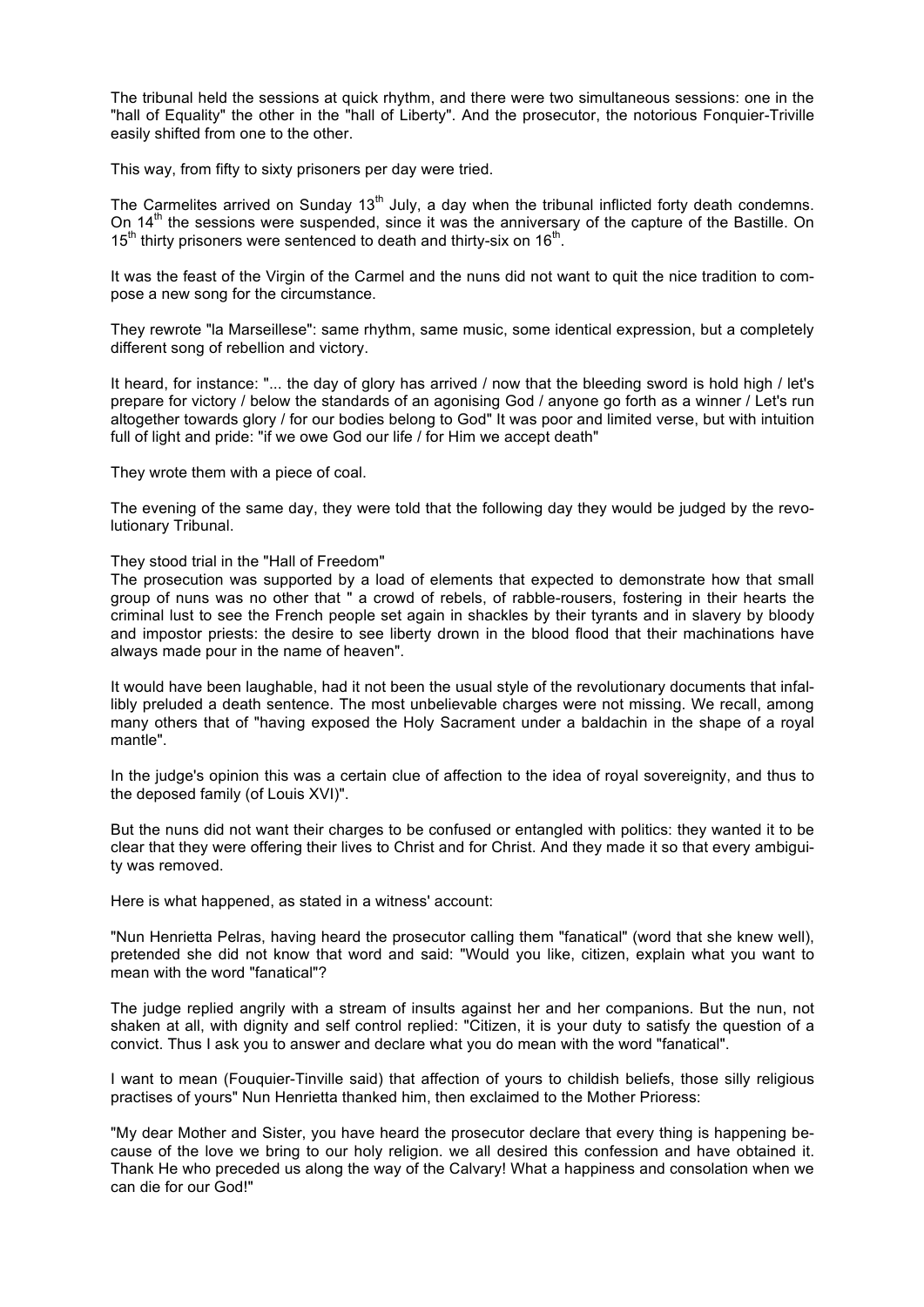The witness remarks: "in those times fanatical and christian were considered synonyms and this title, if bestowed by judges, corresponded to a written sentence to death because of faith"

It was six o'clock in the evening when, the same day, hands tied behind, they mounted a cart to be led towards the barrier of Vincennes, were the guillotine was raised.

Someone says that the nuns managed to have their white mantles back, for sure on that cart, at twilight, they sang Compieta, then Miserere, Te Deum and Salve Regina.

The carts usally had to work their way between wings of screaming and drunken crowd. The witnesses says that that cart passed in through such a silent crowd "as it never happened during the revolution". From the crowd, a priest, dressed as a revolutionary, gave them last absolution.

They reached the scaffold, in the old Throne Square, towards eight o'clock in the evening.

The Prioress asked and obtained from the executioner the grace to die last, so she could give assistance, and sustain as Mother all her nuns, especially the youngest.

They wanted to die together, also spiritually, as they were making a unique and last "act of community". It was a liturgical gesture. The Prioress asked again the executioner to wait a while, he agreed and she started singing Veni Creator Spiritus followed by the nuns. They sang it all, then renovated their vows.

At the end the Prioress moved to the scaffold's side, holding in her hand a small clay statue of the Holy Virgin, which she had managed to keep hidden so far. The young novice was the first justiced. She was surely recalling how her confessor had tenderly prepared her for this dramatic and solemn moment, to fear not the guillotine.

- They order you to mount the scaffold. Do you feel pain?
- No, Father.
- Then they make you lay your head under the blade and bend your head. Is it a torture?
- Not yet.
- The executioner let the blade fall and you feel just for an instant that the heads separates from the body, and you enter Heaven at once. Are you happy?
- Yes, Father.

The dialogue can seem strange and in bad taste, were it not that then the guillotine worked at full service (thirty- forty execution each day) and the decapitated heads were shown to a screaming public, while the smell of blood spread through the city.

In such conditions of persisting horror, a dialogue like this we quoted is of moving purity and whiteness, even from a psychological point of view.

The novice then knelt in front of the Prioress, asked her the blessing and permission to die, kissed the statue of the Virgin and walked the scaffold's stair, "glad, the witnesses said, as she were going to a party" and while she climbed she started singing "Laudate dominum omnes gentes", followed by the others who, one at a time, followed her with the same peace and joy, even if it was necessary to help the oldest.

The Prioress was the last, after delivering the little statue to a person nearby (it was kept and still is in the monastery at Compiègne).